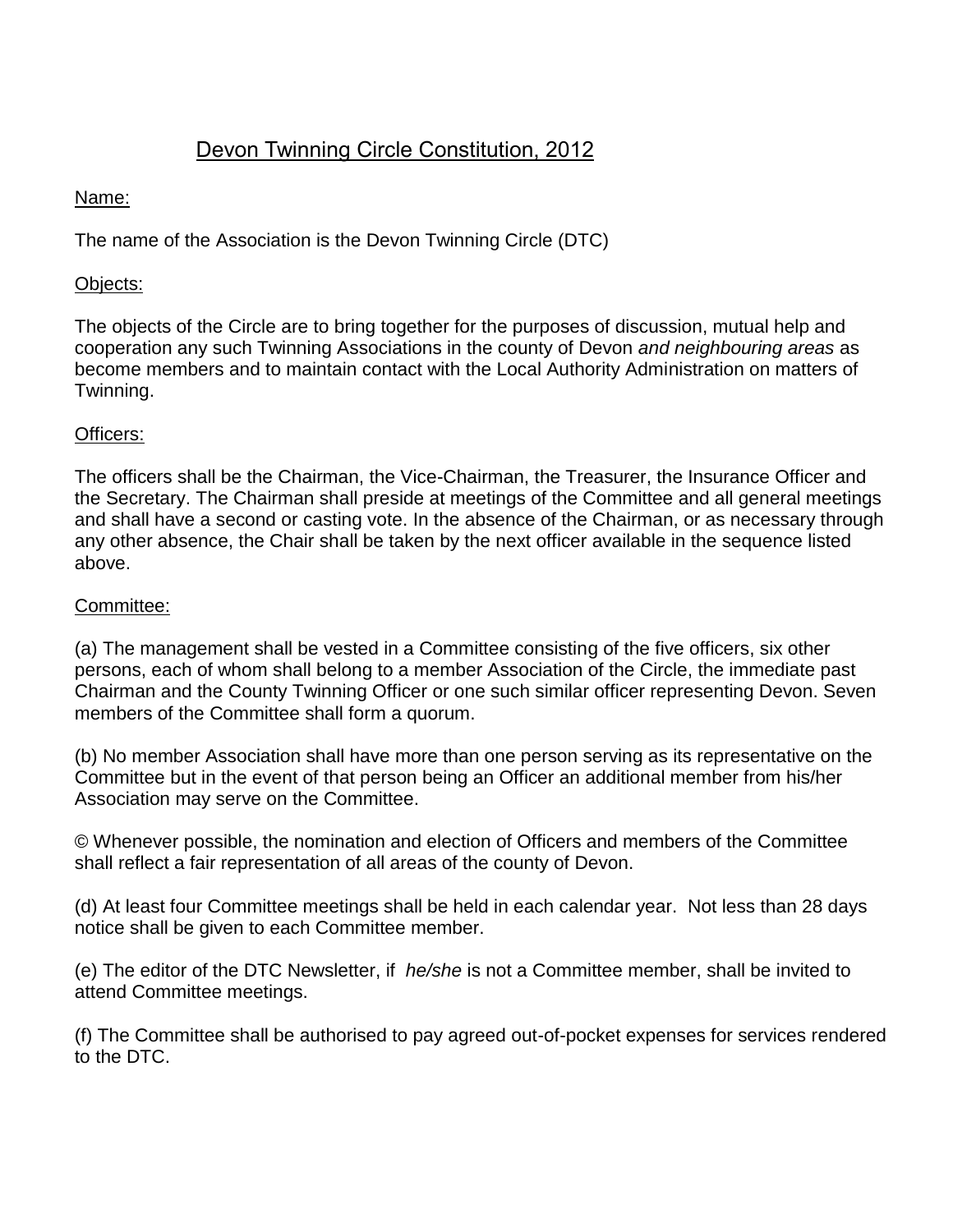# Elections:

(a) The Annual General Meeting shall elect the Officers, who shall hold office until the next A.G.M., and three other members of the Committee who shall hold office for two years in such a way that three members shall retire annually in rotation.

(b) Any casual vacancy may be filled by election at the next General Meeting. Not less than 28 days notice of the election shall be given to all members, requesting nominations.

#### Attendance:

Any member failing to attend three consecutive meetings shall cease to be a member of the Committee. Absence from a meeting may be excused by application to the Committee. A casual vacancy shall otherwise arise.

#### General Meetings:

At least four General meetings, including the A.G.M., shall be held in each calendar year. Not less than 28 days notice of any general meeting, whether Ordinary, Special or General, shall be given to each member of the Circle. Fifteen members shall form a quorum.

#### Special General Meetings:

A Special General Meeting shall be called by the Committee, or, on written request, by not less than ten member Associations. In the same manner a planned Ordinary General Meeting may be called as a Special General Meeting. Notice of a Special General Meeting, specifying the business to be transacted therein, shall be given to each member of the Circle.

#### The Annual General Meeting:

The Annual General Meeting shall be held no earlier than July in any year

#### Subscription:

The annual subscription shall be agreed each year at the A.G.M.

#### Constitution:

The Constitution may be amended at an Annual General Meeting or a Special General Meeting. Not less than 28 days notice of the proposed amendment shall be given to each member of the Circle.

#### *Account report:*

*A competent person, independent of the Committee, shall review the annual accounts and report*